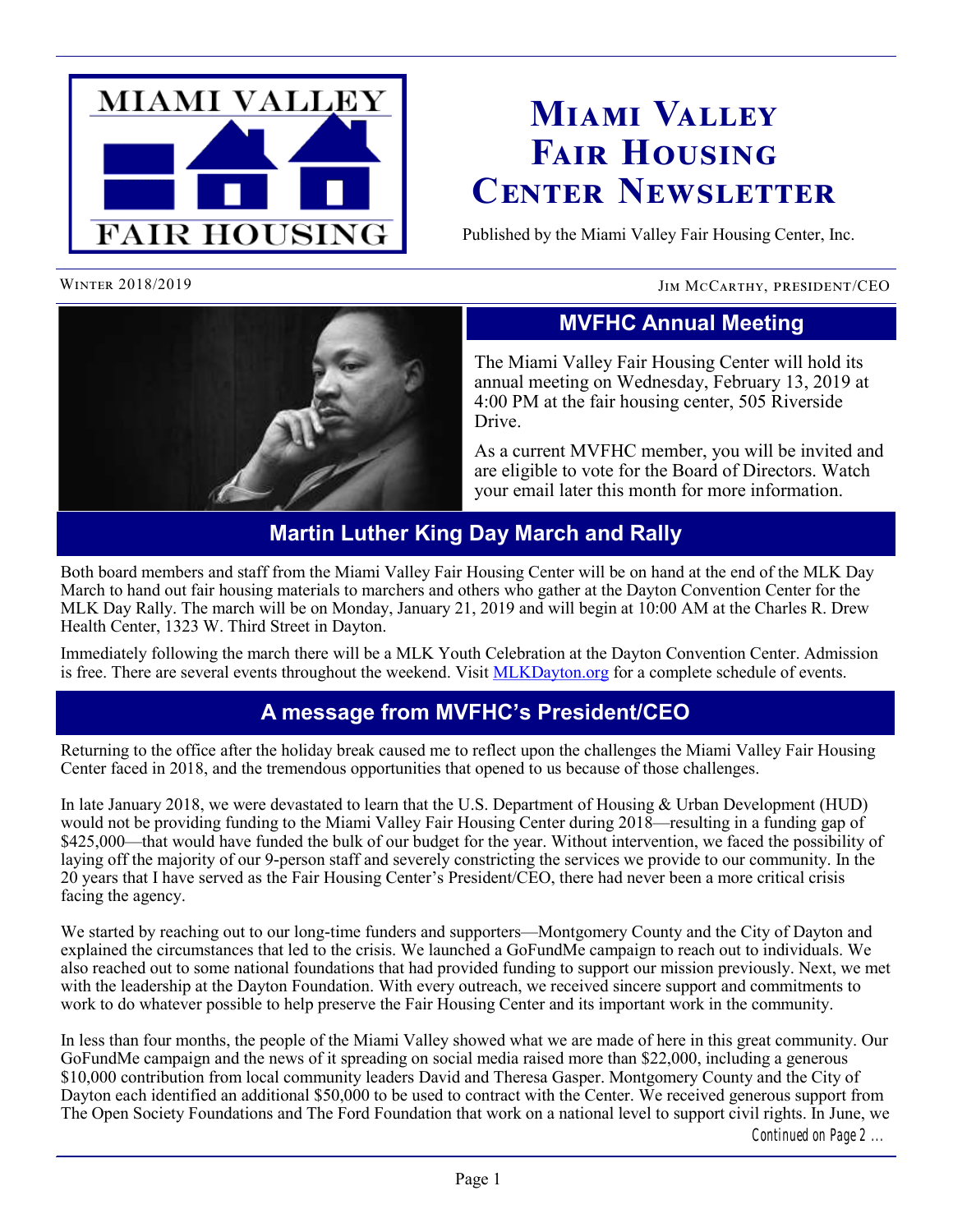### **Fair Housing Update: The impact of a complaint based on Sexual Harassment**

In September of 2016 HUD implemented an updated regulation on harassment in housing. The rule gave information to the housing industry on how to avoid liability under this rule. In December of 2017 information on a case about sexual harassment was released to the public. The following is an excerpt from a press release that can be used for study on the adverse impact of harassment in housing.

**December 9, 2017 Press release stated:** [Metropolitan Fair Housing Council of Oklahoma](http://www.metrofairhousing.org) Announces \$800,000 Sexual Harassment Lawsuit Settlement in:

- Metropolitan Fair Housing Council of Oklahoma, Inc., et al. v. Walter Ray Pelfrey, etc., et al.,
- The lawsuit alleged defendants and their agents violated the federal Fair Housing Act, 42 U.S.C. § 3601, et seq., and related Oklahoma laws by engaging in a pattern or practice of sexual harassment of female residents of residential dwellings owned and/or managed by defendants in Oklahoma City and the surrounding area. Defendants have denied all material allegations in the complaints. The parties have agreed that in order to avoid protracted and costly litigation, the controversy would be resolved without a trial, and have consented to entry of the consent decree.
- The complaint alleged that since at least 2008, Walter Ray Pelfrey has discriminated against his female tenants on the basis of sex, subjecting them to **severe, pervasive, and unwelcome** sexual harassment, including
- making unwelcome sexual comments and unwelcome sexual advances to female tenants, including plaintiffs;
- subjecting female tenants, including plaintiffs, to unwanted sexual touching;
- conditioning or offering tangible housing benefits such as rent forgiveness, late fee withdrawal, dismissal of evictions, payment of utilities or access to housing – in exchange for sexual acts by female tenants, including plaintiffs;
- entering the dwellings of female tenants, including plaintiffs, without notice or permission;
- taking adverse housing actions, or threatening to take such actions, against female tenants including plaintiffs who have not granted or would not continue to grant sexual favors; and
- seizing the personal property of female tenants and their children, including plaintiffs, in retaliation for their failure or refusal to provide sexual favors.

The information in this article was collected by John Zimmerman, VP Miami Valley Fair Housing Center from resources from HUD and other sources. To view more information go to <https://portal.hud.gov> and use these search words: "*Fair Housing-It's Your Right.*" To read the regulation go to [www.mvfairhousing.com/rental](http://www.mvfairhousing.com/rental) and click on "*Links to HUD Policies*."

*Message from the President/CEO continued from Page 1 ...*

learned that the Virginia W. Kettering Foundation had approved a \$50,000 grant to the Center, and the Harry A. Toulmin, Jr. and Virginia B. Toulmin Fund of The Dayton Foundation was providing a discretionary grant of \$50,000. Remarkably in less than six months, the supporters from near and far had committed funding to keep the Fair Housing Center operational with two reductions in staffing.

In July another opportunity arose when Montgomery County Auditor Karl Keith sought the Center's assistance in conducting a Fair Housing Assessment of the Sexennial Property Reappraisal process—the contract for which secured funding sufficient to keep Center operating through the first quarter of 2019, at which time the new announcements of federal funding from HUD are expected.

On behalf of The Board of Directors, the staff and myself I share a heartfelt thank you for confidence that elected officials, community leaders and individuals demonstrated during our time of need. The rich opportunities afforded us during 2018 have made us stronger, more confident and more ready than ever to passionately pursue our mission of eliminating housing discrimination and ensuring equal housing opportunity for all people in our region, the State of Ohio, and nationally.

We are humbled by and grateful for your support.

Jim McCarthy, President/CEO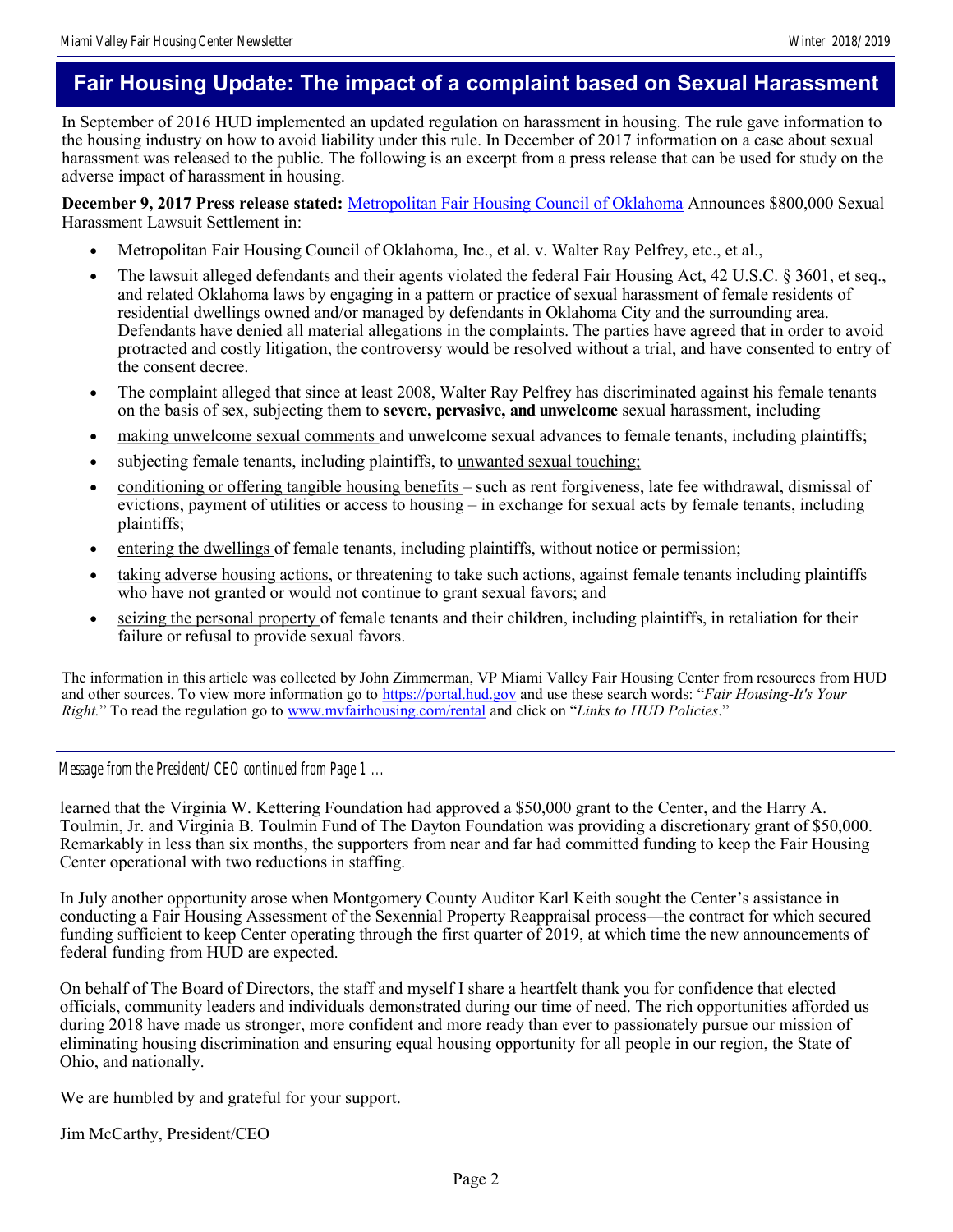### **Fair Housing Update: Fair Housing Tips on the Screening Process**

Steering is Illegal: Treating everyone equally so that they have the opportunity to use and enjoy the dwelling is a best practice to avoid illegal steering such as discouraging a person to rent a unit based on their race. Housing professionals should have a flexible screening process made up of both: 1. Standardized Procedures to evaluate past and current income, credit, criminal history, and rental history, and 2. Individual Assessments which allow housing providers to adopt alternative criteria to enable a prospective tenant to establish eligibility.

1. Standardized Procedures, Housing providers should know:

- What their acceptance criteria is PRIOR to advertising the unit for rent and
- Share the acceptance criteria with all callers and people who actually view the unit;
- When completed applications are received, a manager/staff person should write the date & time received on each application,
- "Screen" (credit, criminal background, former LL references, etc.) in the order that applications are received,
- and offer the unit to the applicant(s) who meet the pre-established acceptance criteria in the same order that the completed applications were returned to the manager/staff.

2. Individual Assessment examples:

- Families with children should be afforded an individual assessment because the 1998 Keating memorandum from HUD describes that process through *hypothetical examples should assist you in determining whether the size of the bedrooms or the special circumstances would make a occupancy policy unreasonable.*
- Immigrants are not always completely documented while in their search for housing. Fair Housing laws allow housing providers to be flexible and use alternative criteria to figure out if the applicant meets all of the rental criteria.
- People with a criminal history can be given special considerations when they are able to prove that the problems that caused a former incarceration have been mitigated and that they can meet all of the requirements of tenancy.
- People with Disabilities: In some cases, a housing provider must consider alternative criteria as a reasonable accommodation to enable an applicant with a disability to establish eligibility. Some applicants may have special needs due to their disabilities, so simply treating them the same as others may not ensure that they have an equal opportunity to use and enjoy the housing which is a cornerstone of fair housing best practices.

Go to [www.mvfairhousing.com/rental](http://www.mvfairhousing.com/rental) to retrieve. Click on *Links to HUD Policies* to see more information on HUD's guidance around criminal history, view the paper called *Tools for Working with Immigrants*, and *Non-discriminatory Rental Practices.* Information collected from these sources by John Zimmerman, VP Miami Valley Fair Housing Center for this article.

#### **Welcome new Miami Valley Fair Housing Center Board Members**

At the December board meeting, the Miami Valley Fair Housing Center Board of Directors approved 3 new members to serve on the board. They are: Angela Brown, Tawana Jones and Cedric Pearl.

Angela Brown is the Community Development Manager with the City of Kettering and currently serves on the MVFHC board as a funding liaison.

Tawana Jones is the Community and Economic Development Operations Manager for Montgomery County and also serves on the current MVFHC board as a funding liaison.

Cedric Pearl is the head football coach at Central State University. Coach Pearl played collegiately at Tuskegee University. He earned his BA in Social Work in 1992 and a Master's in Education in Counseling and Student Development in 1995. A member of Omega Psi Phi fraternity, Coach Pearl currently resides in the Dayton area with his wife Danita and stepdaughter Shanice Adams.

All three will being their 3-year term on the Board of Directors in February 2019. The Miami Valley Fair Housing Center is proud to welcome the new board members!